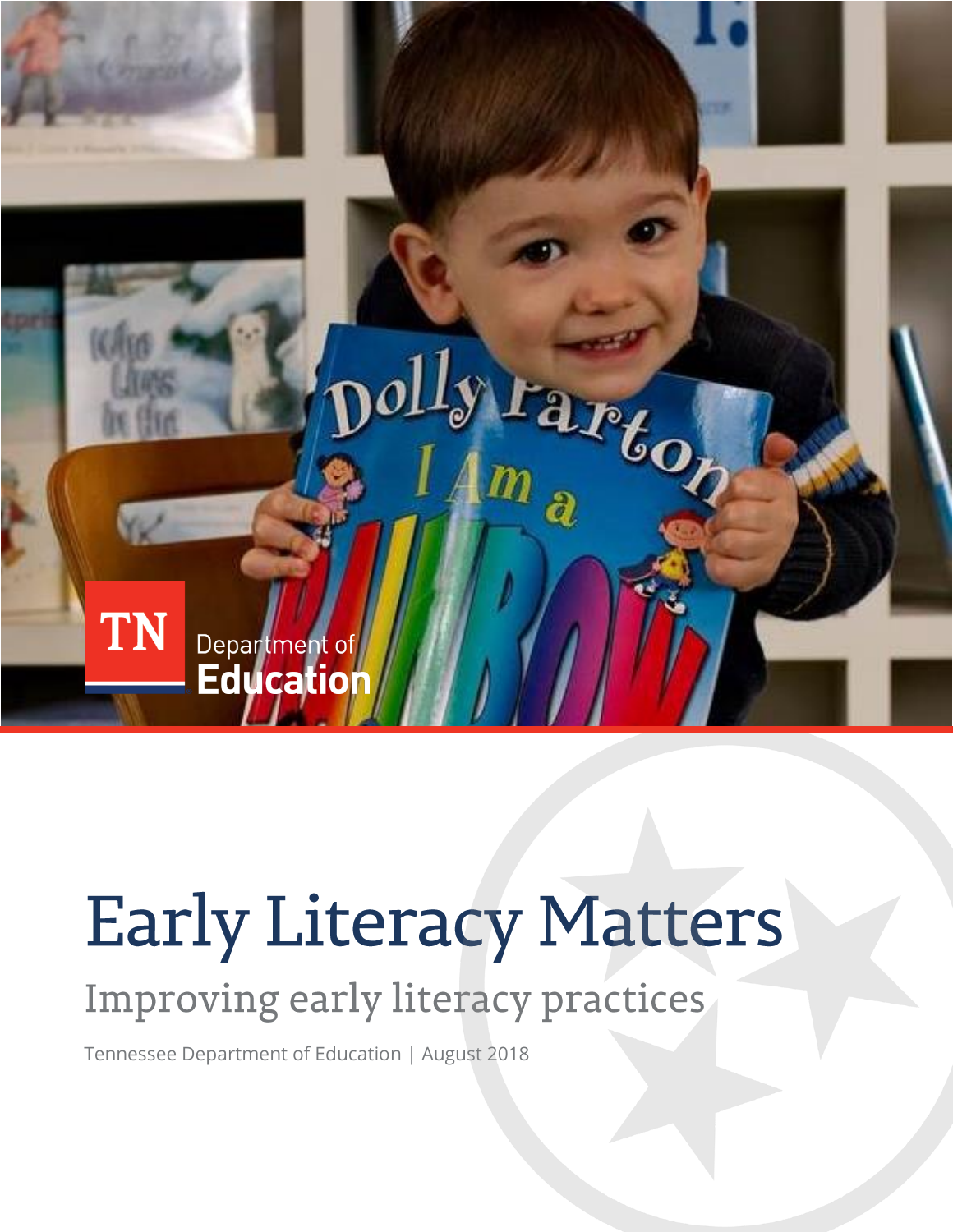### **Early Literacy Matters**

#### *Background*

The Tennessee Department of Education (TDOE) and Department of Human Services (DHS) recruited programs serving children ages six weeks to four years old to participate in an "Early Literacy Matters" pilot designed to increase staff knowledge of early literacy concepts and improve early literacy practices. The 134 programs that completed the one-year pilot received class sets of books from the Governor's Books From Birth Foundation, and program staff earned their early literacy professional development hours by completing six training modules and submitting assignments. Eighty classrooms at 41 program sites also received 1:1 job-embedded coaching. This memo summarizes the overall findings from the pilot.

#### *Staff Perceptions*

Program directors, teachers, and assistants responded to surveys regarding their participation in the pilot. In addition to overwhelmingly high satisfaction with the coach support, module content, books, and other resources, nine out of ten survey respondents reported that the pilot led to meaningful shifts in literacy practice or sharpened literacy practices. Directors also described a variety of ways they incorporated learnings from the training materials by gathering new instructional resources and engaging parents in reading to students. Respondents also commented that some of the module content and assignments were more challenging than they had expected.



Nine out of ten survey respondents reported that the pilot led to meaningful shifts *in their literacy* practices or sharpened literacy practices that were already in place.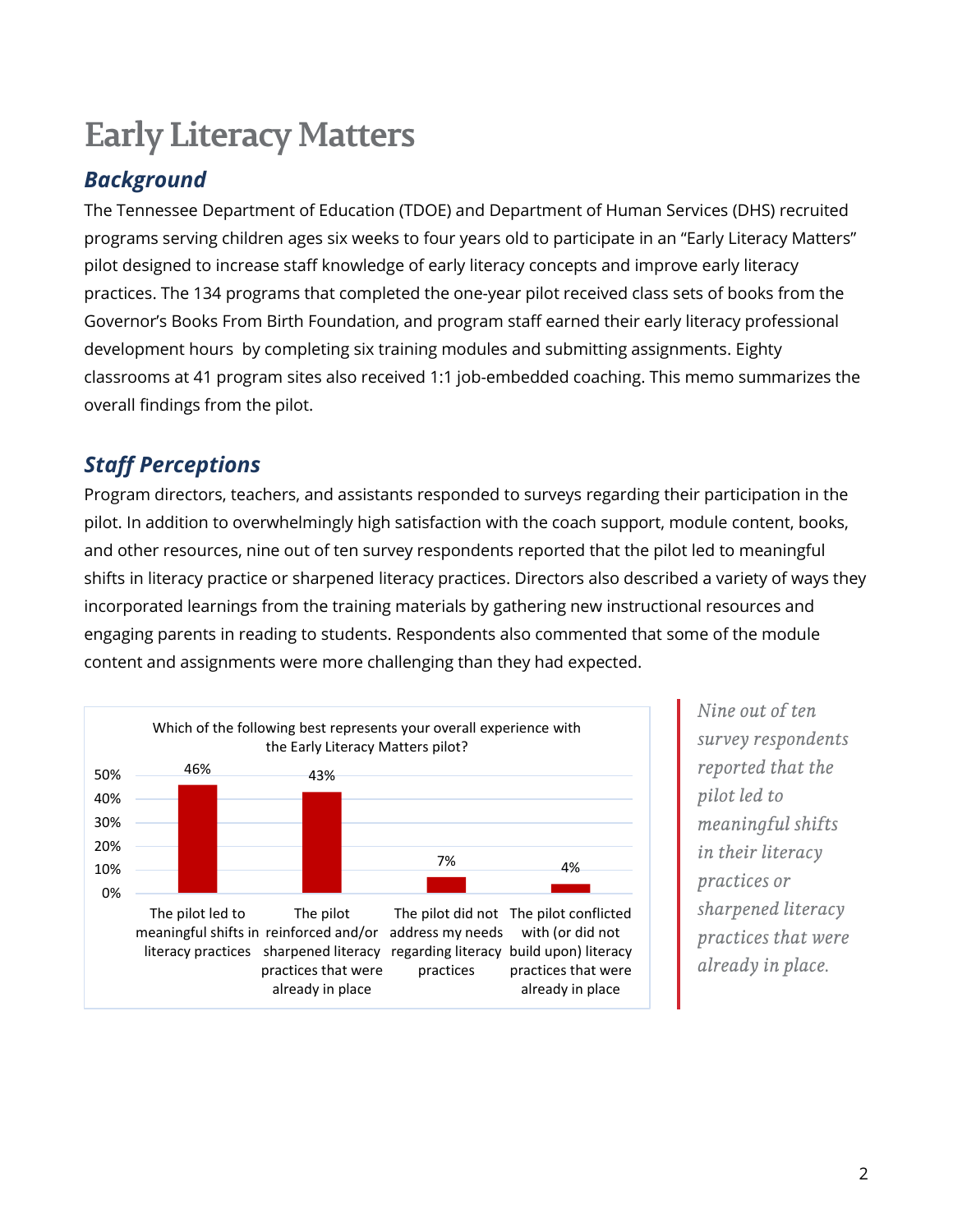#### *Instructional Practices*

Pre and post classroom observations revealed substantial increases in the prevalence of child accessible books and intentionally designed learning centers in the classrooms. Accessibility and quality of pre-writing materials (such as blocks, clay, sand tables, etc.) also improved, particularly among classrooms that were randomly selected for one-on-one coaching.



#### *Student Learning*

An age-appropriate, individually administered assessment was administered to a sample of randomly selected children from programs receiving coaching through the pilot and from two control programs that did not participate in the pilot. Children from the pilot sites were more likely to move up one or more levels on the assessment by the end of the pilot, particularly in the comprehension domain.